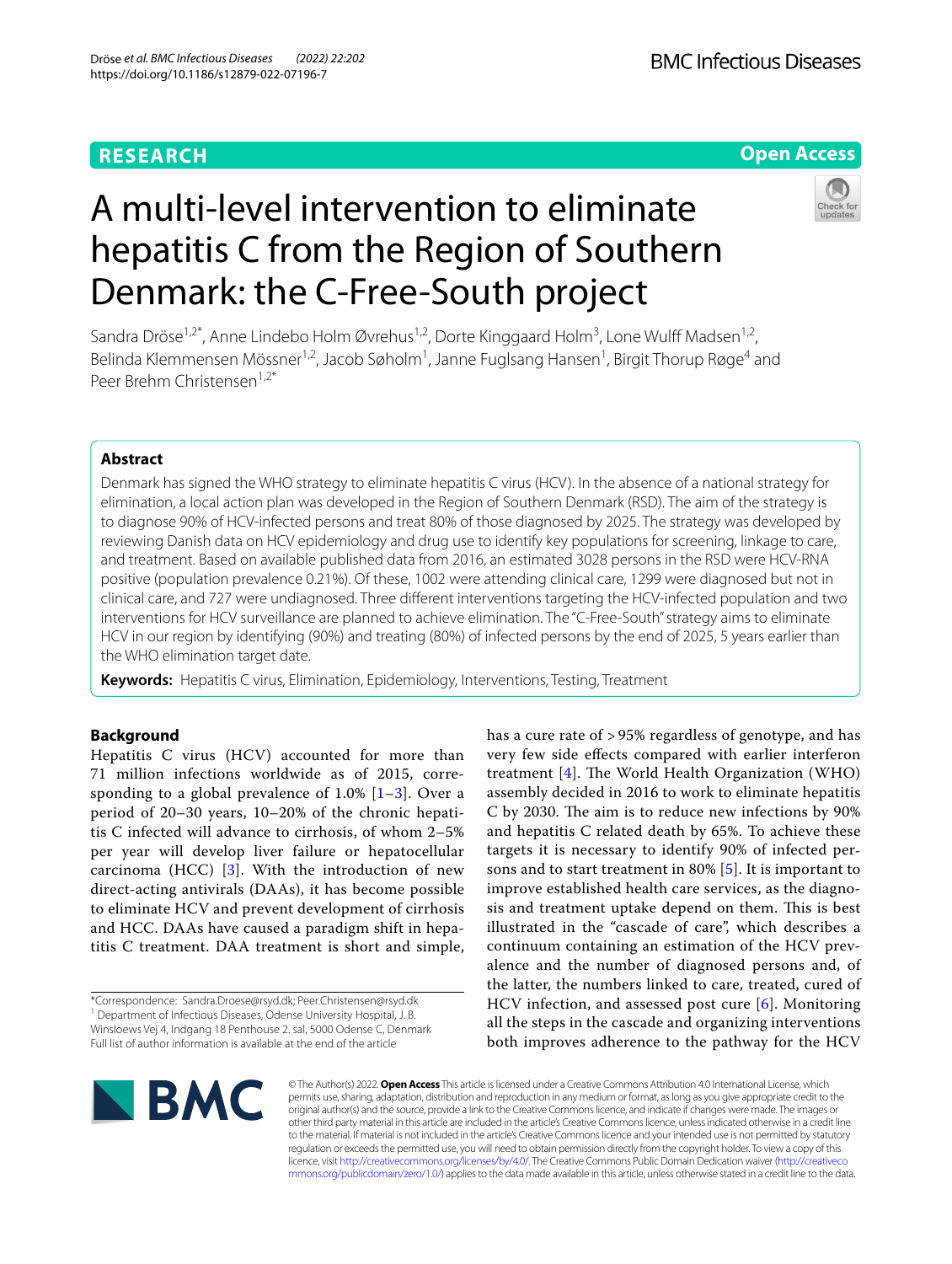infected and are necessary in achieving elimination. Many countries have signed up to eliminate HCV by 2030 and some have defned national or local strategies  $[7-11]$  $[7-11]$  $[7-11]$ . Hepatitis C demographics differ from country to country, and thus there is a need for various action plans with interventions tailored to each setting [[5,](#page-6-3) [12\]](#page-6-7). In most of the Western world, people who inject drugs (PWID) drive the hepatitis C epidemic, and this vulnerable group poses specifc problems at each step of the cascade of care [[13\]](#page-6-8). Several studies have shown that reinfection does occur after treatment with DAA in this population at various rates (1–10 per 100 person years), depending on risk behavior [[14–](#page-6-9)[18](#page-6-10)]. Additionally, with the new treatment options, there is an obvious need to contact patients lost to follow-up and other known hepatitis C infected persons in the registers [\[9](#page-6-11), [19–](#page-6-12)[21\]](#page-6-13). Furthermore, studies from other countries on testing for hepatitis C in emergency departments (ERs) have shown that it can detect undiagnosed cases [[22–](#page-6-14)[24](#page-6-15)]. In a nationwide, population-based, cross-sectional study performed in Sweden in 2017, an HCV prevalence of 4.6% was found among persons with a psychiatric diagnosis [\[25\]](#page-6-16). It is assumed that there is a hidden group of HCV-infected persons who could be detected if screening tools were available and used when they visit the hospital for other reasons. Persons not in contact with the health system can be reached with a mobile clinic. There are examples of outreach mobile clinics providing hepatitis C screening and linkage to care and, in some cases, providing treatment [[26–](#page-6-17)[29\]](#page-6-18). In order to achieve the WHO goal of diagnosing 90% of infections, it is important to have a valid and updated estimate of HCV infections in every country [[30](#page-6-19), [31](#page-6-20)]. Recent data show that only 11 of 45 high-income countries are on track to achieve the elimination targets by 2030, and Denmark has been classifed as a country not on track [[32](#page-6-21), [33](#page-6-22)]. Denmark has endorsed the WHO strategy to achieve hepatitis C elimination, and a national strategy to reach the targets is under development but not yet available. The country has 5.8 million inhabitants, with a low prevalence of hepatitis C of 0.21% in the general Danish population, and  $\sim$  85% of hepatitis C infections are due to injection drug use [\[34](#page-6-23)[–36](#page-6-24)]. In the absence of a national plan, our team decided to design an action plan aiming to eliminate HCV in the Region of Southern Denmark (RSD) by targeting multiple populations with a variety of interventions. The principal aim is to achieve the WHO goals of 90% of hepatitis C infected persons diagnosed and 80% treated in the RSD and to do so by 2025. The purpose of this article is to describe how we designed the micro-elimination strategy for the RSD based on available data.

#### **Study setting and population of the RSD**

In the RSD, with a population of around 1.2 million inhabitants and an area of  $12,260 \text{ km}^2$ , HCV treatment is provided by two clinical departments [[37,](#page-6-25) [38](#page-6-26)]. Treatment of hepatitis C infections was restricted to patients with signifcant fbrosis until November 2018, but is now available to all HCV-infected patients [\[39,](#page-6-27) [40\]](#page-7-0). Tracking of patients in Denmark is facilitated by the use of a 10-digit personal identifcation number (PIN) used in all public systems and assigned to all permanent residents in Denmark. A hepatitis C survey of the general population in Denmark has never been performed, but a national estimate from 2016 was made based on registry data [\[34](#page-6-23)]. The infected population was primarily men born in the period 1950–1980, with current or former residence in larger cities [\[34](#page-6-23), [41,](#page-7-1) [42\]](#page-7-2). In the RSD, the estimated total number of patients with hepatitis C infection was 3028 (95% CI 2044–5411). Of these, 1002 (33%) attended clinical care, 1299 (43%) were diagnosed but without contact with the health care system, and 727 (24%) were undiagnosed [[34\]](#page-6-23) (Fig. [1](#page-2-0)). Additional data sources were identifed to estimate the sizes of populations at risk for undiagnosed or untreated infections [\[34,](#page-6-23) [43,](#page-7-3) [44](#page-7-4)]. On the basis of these data, a multi-level intervention program consisting of fve interventions has been designed with the goal of achieving elimination. The regional strategy was launched in January 2019, shortly after treatment became available to all patients. An overview of the interventions is shown in Table [1](#page-2-1).

# **Intervention 1: Test and treat in drug treatment centers and prisons**

## *Current status*

Testing and treatment for hepatitis C in the RSD was initiated in two drug treatment centers (DTCs) and one prison on Funen in 1996 [[45–](#page-7-5)[47](#page-7-6)]. A registry-based cohort study with people in drug use treatment based on 1996–2015 data found a prevalence of 62% HCV exposure and 33% HCV infection in people who reported ever injecting and who were alive at the end of 2014 [\[43](#page-7-3)]. The HCV test uptake in persons connected to six DTCs in the RSD was 52%, while the HCV test uptake in the remaining nine DTCs is unknown but assumed to be much lower [[43\]](#page-7-3). According to national guidelines, yearly testing for hepatitis B and C is recommended for clients attending DTCs [\[48](#page-7-7), [49](#page-7-8)].

## *Target population and potential barriers*

The DTCs in the region provide care for an estimated 3000 people who use drugs (PWUD). Only 2 of 15 DTCs in the region have previously been engaged with all levels of the cascade of care, while others have implemented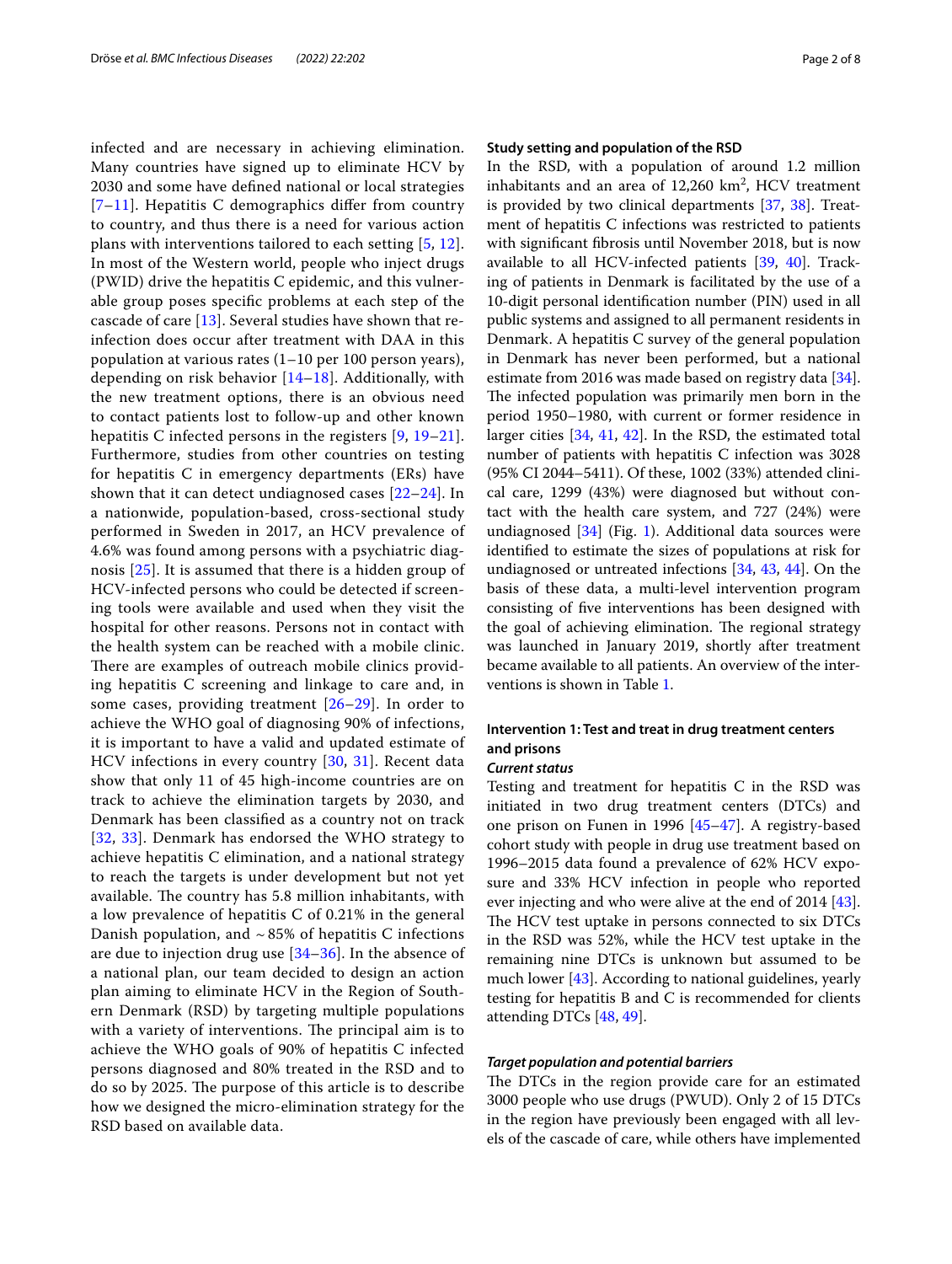

<span id="page-2-1"></span><span id="page-2-0"></span>**Table 1** An overview of the fve interventions in the Region of Southern Denmark under the C-Free-South Project to eliminate hepatitis C

|                | Name of intervention                                                                                                                                | <b>Target population</b>                                                                                                                                                       | Number of<br>estimated HCV<br>patients | Study type                                                                                  |
|----------------|-----------------------------------------------------------------------------------------------------------------------------------------------------|--------------------------------------------------------------------------------------------------------------------------------------------------------------------------------|----------------------------------------|---------------------------------------------------------------------------------------------|
| Intervention 1 | Test and treat in drug treatment<br>centers and prisons                                                                                             | PWUD in DTCs in the Region of<br>Southern Denmark: 15 centers with<br>around 3000 persons enrolled                                                                             | 600                                    | Health systems intervention study<br>with register-based baseline and<br>outcome evaluation |
| Intervention 2 | Call back                                                                                                                                           | Group 1) Call back: HCV infected and<br>lost to follow-up, based on clinical<br>records                                                                                        | 100                                    | <b>FMR-based recall</b>                                                                     |
|                | Call in                                                                                                                                             | Group 2) Call in: HCV persons never<br>engaged in HCV care                                                                                                                     | 800                                    | Clinical cohort study (part of a<br>national study)                                         |
| Intervention 3 | Survey of selected populations                                                                                                                      | Emergency departments: Risk-based<br>HCV screening                                                                                                                             | 600                                    | Prospective cohort study                                                                    |
|                |                                                                                                                                                     | Psychiatric wards: Screening of all<br>acutely HCV-infected persons by<br>screening                                                                                            |                                        | Prospective cohort study                                                                    |
|                |                                                                                                                                                     | Mobile unit outreach: HCV screening<br>of persons utilizing shelters, cafés,<br>and facilities targeting people with<br>drug or alcohol misuse and/or<br>psychiatric illnesses |                                        | Prospective cohort study                                                                    |
| Intervention 4 | A survey of drug-related death                                                                                                                      | <b>PWID</b>                                                                                                                                                                    |                                        | Nationwide register study                                                                   |
| Intervention 5 | Re-infection and outcomes in<br>patients treated for hepatitis C infec-<br>tion with recent injecting drug use<br>or on opiate substitution therapy | <b>PWID</b>                                                                                                                                                                    |                                        | Prospective multi-center cohort<br>study                                                    |

*DTC* drug treatment center, *EMR* electronic medical record, *HCV* hepatitis C infection, *PWID* people who inject drugs, *PWUD* people who use drugs, *RSD* Region of Southern Denmark

facilitated referral for treatment but have not engaged in other steps. Many centers have never been engaged in hepatitis C outreach care. In Denmark, only DTCs are allowed to provide opioid agonist therapy (OAT), mainly buprenorphine or methadone, and in two centers heroin-assisted therapy is ofered. In addition, many centers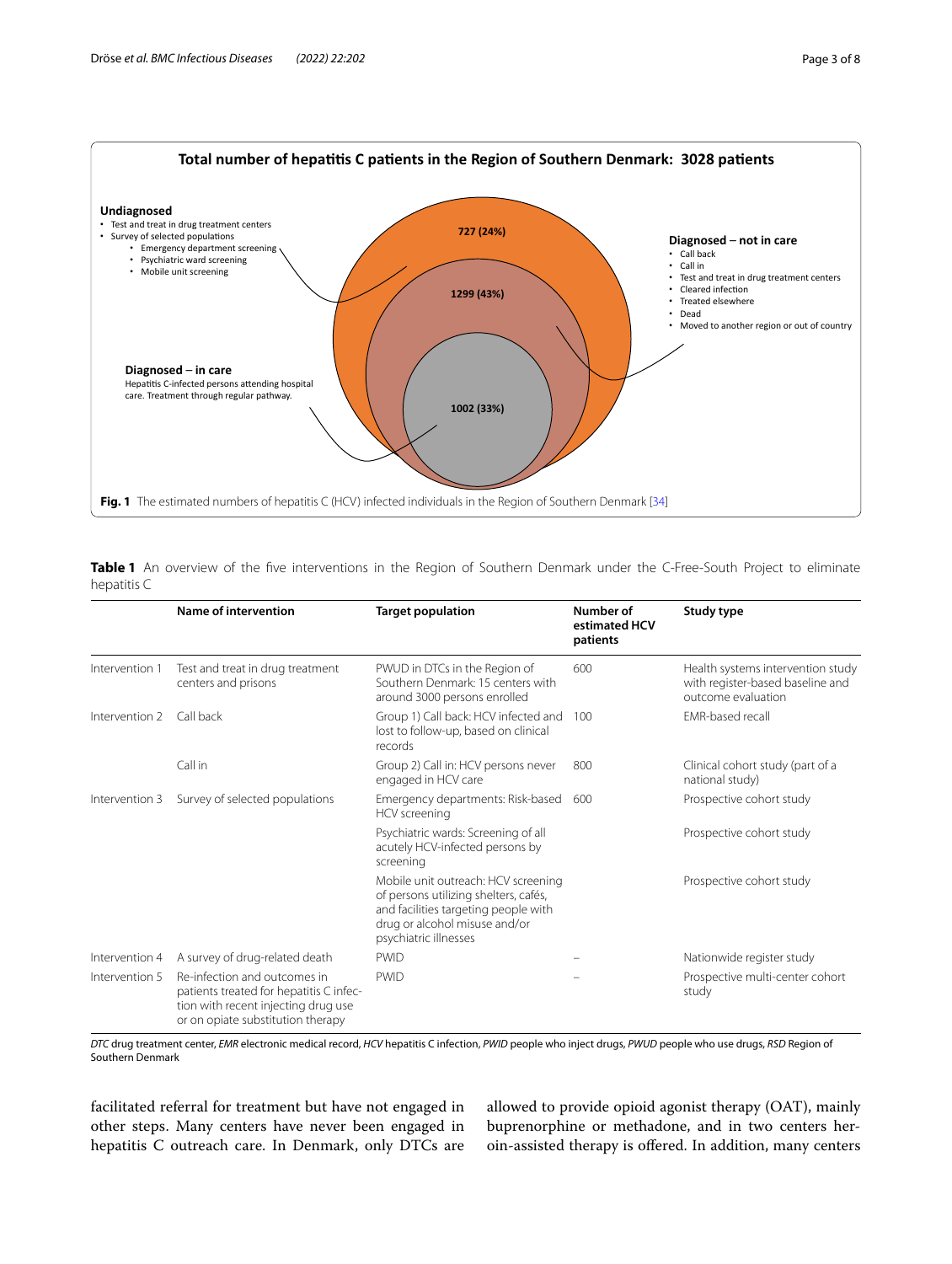provide needle-and-syringe programs (NSPs). A major obstacle in identifying HCV-infected persons in outreach settings is poor access to blood sampling and a lack of focus on HCV testing in many DTCs.

#### *Interventional design and strategies to overcome barriers*

A "test and treat model" will be sequentially implemented at all DTCs in the RSD, with annual follow-up testing after a sustained viral response is established. Each DTC starts with a test intervention phase initiated with the training of health and social workers in dried blood spot (DBS) testing and a general introduction to hepatitis. During the test intervention (months), the staf in the DTC will be encouraged to test all clients at the DTC, with the aim of testing more than 90% of PWUD. A treatment intervention will follow the test intervention. An outreach team doctor and/or nurse will visit the center equipped with a fbroscan™, a computer with access to patient electronic medical records (EMR), and equipment for venipuncture. After the assessment, patients will be offered treatment according to guidelines, and if it is accepted the DTC will dispense the drugs [[50\]](#page-7-9). Treating as many people at the same time as possible in one DTC is prioritized in order to reduce re-infection. The baseline and post intervention test rates and HCV prevalence will be calculated from crosslinking the Registry of Drug Abusers Undergoing Treatment with the National Hepatitis Laboratory Register (DANVIR) [\[34](#page-6-23)]. Treatment uptake and outcome data will be generated by the regional clinical hepatitis database [\[51\]](#page-7-10). Testing by DBS has the advantage of very simple collection of blood samples that provide both HCV-RNA and anti-HCV, making it ideal for surveillance of both exposure and current (re-) infection. We have implemented testing by DBS at prisons in our region, with an 80% participation rate among prisoners [\[52](#page-7-11), [53\]](#page-7-12).

## *Expected efect of the intervention*

We expect that 600 hepatitis C infections will be detected. Most of them will belong to the group of undiagnosed persons, but a signifcant proportion will belong to the group of diagnosed persons not in care, depending on the historic testing rates at each DTC.

# **Intervention 2: Call back and call in: Contact with patients identifed in national registers who have not entered care or were lost to follow‑up**

#### *Current status*

Due to the historical lack of treatment options, many patients dropped out of clinical care before unrestricted DAA treatment became available.

## *Target population and potential barriers*

The population consists of two groups. Group 1 (call back) comprises hepatitis C infected patients who had been attending the hepatitis clinics but dropped out before being offered treatment. Group 2 (call in) consists of persons noted in public registers as having hepatitis C but who never attended clinical care [[34\]](#page-6-23).

## *Interventional design and strategies to overcome barriers*

Both groups will be contacted twice with a letter, either electronic or mailed, or by phone, depending on local feasibility. If a patient does not respond, their general practitioner will be informed of the possibility of referring the patient. Patients who respond will be ofered treatment through one of the two infectious disease departments in the region.

## *Expected efect of the intervention*

The call-back group is estimated to comprise around 100 persons. The call-in group is estimated to comprise around 800, but with a large uncertainty of the validity of recorded data, which can be improved by EMR review. Based on the available literature, we expect 30–40% of notifed patients to attend the clinics after two notifcations.

# **Intervention 3: Survey of selected populations** *3a. Emergency departments: Detecting hepatitis C infections by screening*

## *Current status*

The HCV status of patients referred to emergency departments has never been surveyed in Denmark. Studies from other countries have shown it could be feasible to screen this population. Therefore, we will examine HCV prevalence by screening patients in the emergency department in the hope of detecting an undiagnosed hepatitis C population.

#### *Target population and potential barriers*

Patients admitted to the ER for a medical reason will be asked for their current HCV status and risk factors. Drug-afected or unconscious patients will not be included in the study, and this could have an infuence on the HCV prevalence.

## *Interventional design and strategies to overcome barriers*

A 3-month prospective cohort study will determine the prevalence of diagnosed and undiagnosed cases of hepatitis C infections at Odense University Hospital, a large urban emergency department in Denmark, by using a risk-based, point-of-care screening strategy. Patients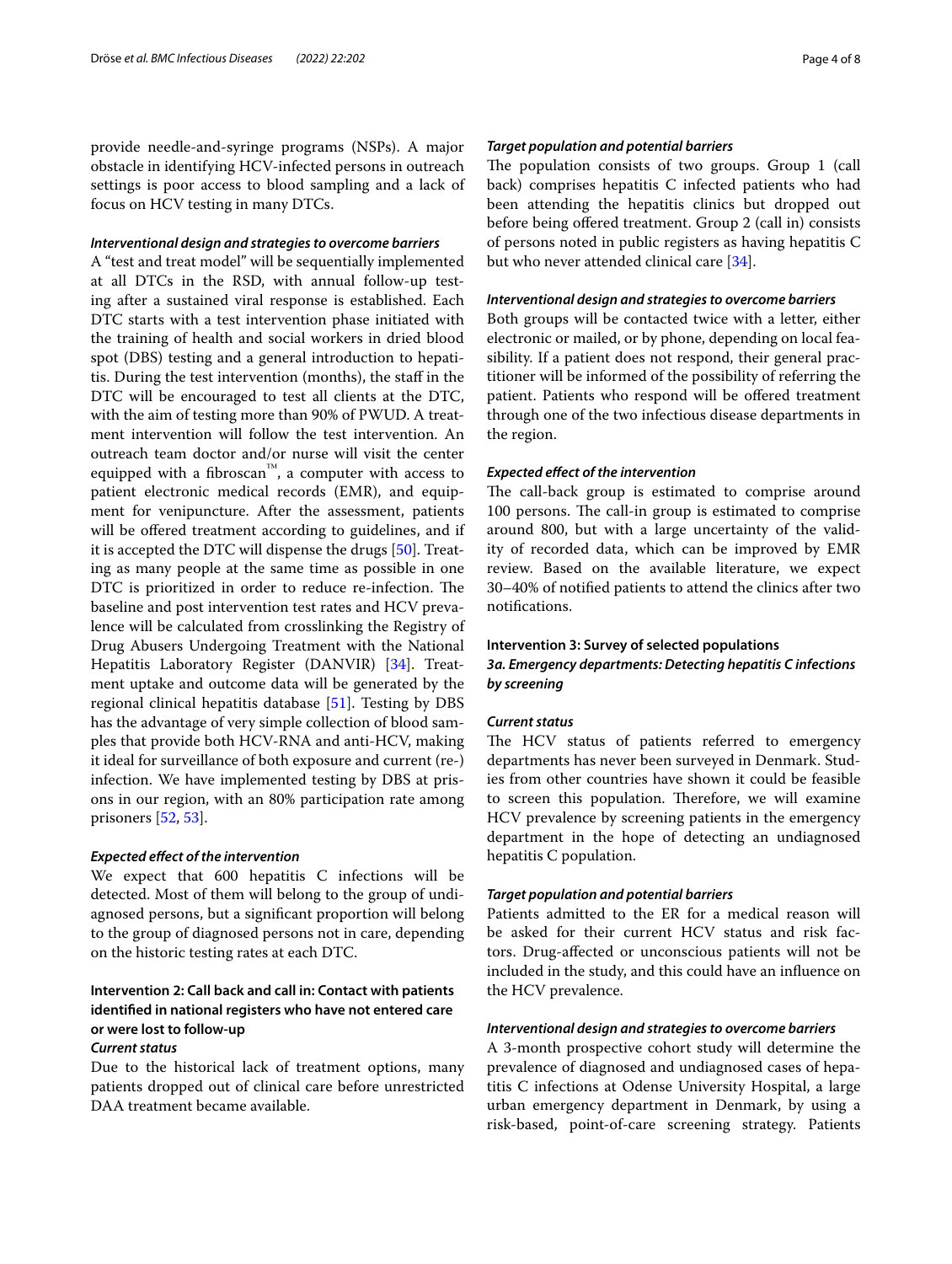found to be HCV infected will be linked to care, and treatment will be initiated.

#### *Expected efect of the intervention*

We aim to include 500 patients in the pilot study. If our expected fnding that 3% of subjects have chronic HCV infection is confrmed, the study will be rolled out to all emergency departments in the RSD.

# *3b. Psychiatric wards: Testing and linkage to care for viral hepatitis in patients admitted for psychiatric care*

## *Current status*

A signifcant proportion of patients with mental illnesses have chronic hepatitis  $C$  [\[54\]](#page-7-13). There are no published studies on the prevalence of hepatitis C in people with psychiatric co-morbidities in Denmark. In the pre-DAA era when interferon was the standard treatment for HCV, people with a psychiatric diagnosis were rarely offered treatment because of its neuropsychiatric side efects. However, with the ease of DAA treatment and the presumed high HCV prevalence in this group, diagnosing and initiating hepatitis C care in psychiatric clinics is a quite obvious strategy to implement.

#### *Target population and potential barriers*

Subjects will include all patients admitted to the psychiatric department at Odense University Hospital or the psychiatric emergency ward at Vejle Hospital.

#### *Interventional design and strategies to overcome barriers*

For a period of 3 months, patients at the psychiatric department at Odense University Hospital will be screened for hepatitis B and C as part of the admission routine. All patients attending the psychiatric emergency ward at Vejle Hospital will be ofered screening for hepatitis C with a point of care quickest for a period of 3 months. Hepatitis C infected individuals will be linked to HCV treatment at both locations.

#### *Expected efect of the intervention*

By screening patients for hepatitis C upon admission to psychiatric care, we estimate that 5% of those tested will be HCV infected and assume that 25% of these diagnoses will be new. A direct linkage to care and assessment for viral hepatitis will be facilitated. If deemed feasible and with an HCV prevalence >2%, the screening will be extended to cover all psychiatric wards in the RDS.

# *3c. The efect of a mobile outreach intervention: Hepatitis C test uptake, prevalence, and linkage to care among marginalized populations*

#### *Current status*

A large part of the RSD's population has limited access to low-threshold HCV tests. With a mobile clinic we will reach this population and estimate the prevalence of HCV in these untested parts of the RSD.

## *Target population and potential barriers*

The mobile clinic will visit non-governmental organizations, targeting people in the RSD with drug or alcohol use with or without psychiatric diseases. Besides visiting shelters and street kitchens, the mobile unit will also visit music festivals and other gatherings with expected high prevalences of HCV infections.

#### *Interventional design and strategies to overcome barriers*

The mobile clinic will provide information and counseling about HCV infection and point-of-care anti-HCV and HCV-RNA testing (GeneXpert) by fnger prick. In those found to be infected with HCV, liver stifness measurement and treatment will be initiated. The mobile unit will function as an outreach clinic where patients will be afliated to their local hospital-based outpatient clinic in their area of residence.

#### *Expected efect of the intervention*

We aim to screen 1500–2000 patients and to identify 50–100 HCV patients who will be ofered treatment during a 2-year period.

## **Intervention 4: A survey on drug‑related death** *Current status*

To monitor the efects of the diferent interventions described above and to identify when the WHO targets have been met, it will be necessary to establish active surveillance. In a national prospective cohort study of drug-related deaths in Denmark spanning 2004 to 2009, post-mortem blood samples were tested for anti-HIV, anti-HCV, and anti-HBc [[55,](#page-7-14) [56\]](#page-7-15). In 2004, among 233 drug-related deaths, the prevalences of these antibodies were 4%, 51%, and 35%, respectively.

## *Target population and potential barriers*

For monitoring hepatitis C infections among PWID not attending DTCs, we will resume HCV prevalence surveillance of drug-related deaths in Denmark.

#### *Interventional design and strategies to overcome barriers*

The study will be performed as a register-based study where drug-related deaths will be extracted from the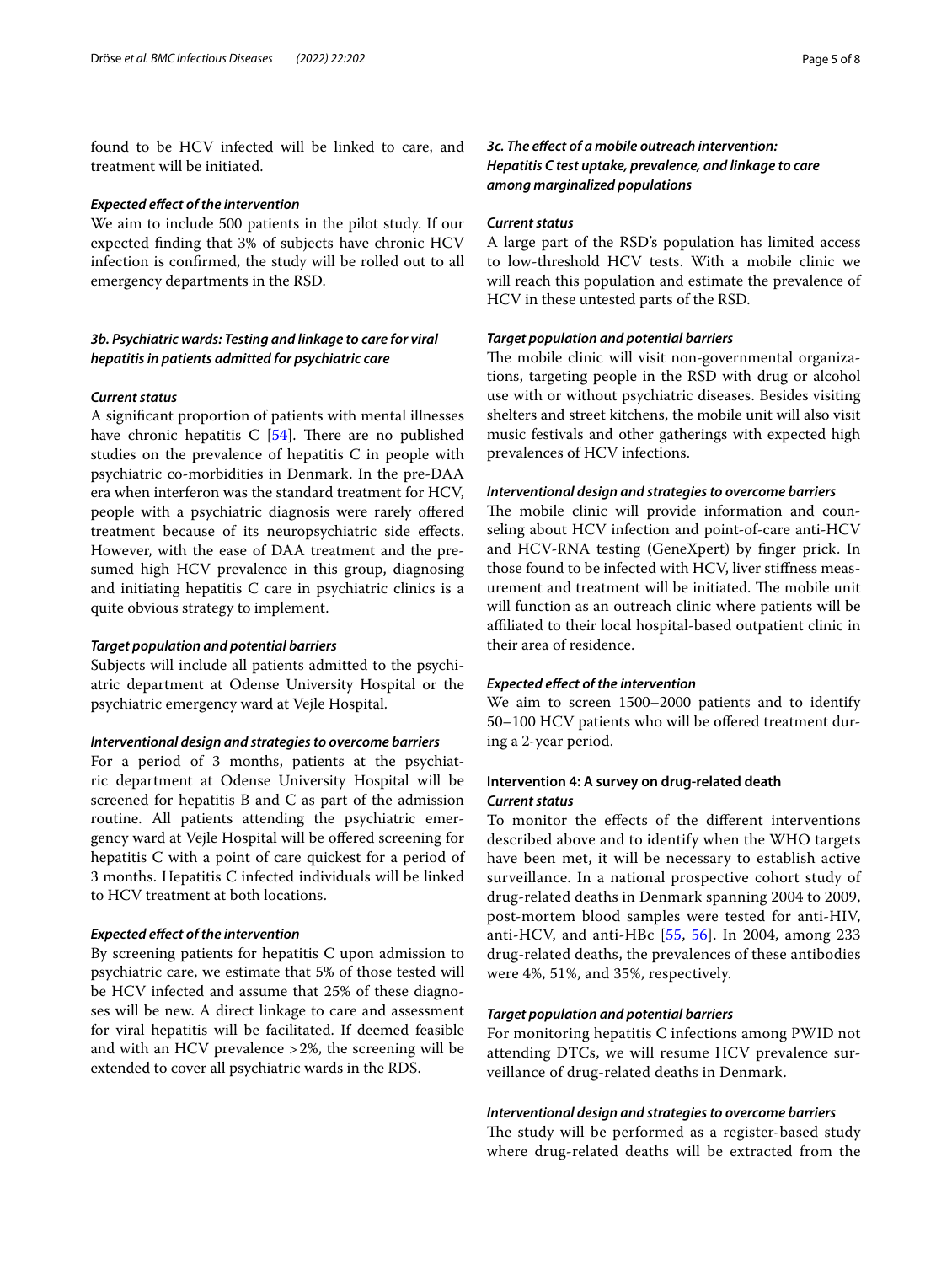national mortality register, and the percentage of those tested for hepatitis C and of those found HCV positive prior to death will be extracted from the national laboratory database. Due to changes in ethics legislation, it will not be feasible to perform post-mortem HCV testing as was done in the previous study.

#### *Expected efect of the intervention*

We expect to fnd a decline in HCV infection in drugrelated deaths in our region and we will be able to validate attainment of the WHO diagnostic target of 90%.

# **Intervention 5: Re‑infection and outcomes in patients treated for hepatitis C infection with recent injecting drug use or on opiate substitution therapy** *Current status*

People who inject drugs are a key population in the efforts to achieve reduction in new infections Re-infection implies gaps in prevention measures such as OAT and NSP and might identify potential actions for harm reduction. As of yet there are no Danish data on re-infection rates.

#### *Target population and potential barriers*

In Denmark, persons cured of HCV are discharged from care after cure, unless they have cirrhosis. Persons on OAT should be ofered yearly surveillance testing according to national guidelines, but the uptake is presumed to be very low.

## *Interventional design and strategies to overcome barriers*

A prospective cohort study at one of the largest DTCs in the RSD will offer a 3-year follow-up with evaluation every 6 months and subsequent retreatment for HCV infection if identifed. In the remaining 14 DTCs, an annual retest will be ensured. These data will validate registry-based data on re-infections that might be fawed by insufficient test uptake.

#### *Expected efect of the intervention*

We expect to obtain reliable data on the re-infection rate among high-risk groups in a major city in Denmark.

## **Conclusion**

This paper is a recipe for the possible elimination of hepatitis C in a Danish region of 1.2 million inhabitants. The next years will show if this is feasible. The conditions in Denmark are favorable, with a low prevalence

of hepatitis C, free access to DAAs, excellent registries, a good healthcare system, and dedicated people working in DTCs among patients with few resources. We hope to report the results of each of the interventions and how best to reach the WHO HCV elimination targets in Denmark.

#### **Abbreviations**

DAA: Direct acting antivirals; DBS: Dried blood spot; DTC: Drug treatment center; EMR: Electronic medical records; HCC: Hepatocellular carcinoma; HCV: Hepatitis C virus; HIV: Human immunodefciency virus; NSP: Needle-andsyringe program; OAT: Opioid agonist therapy; PIN: Personal identifcation number; PWID: People who inject drugs; PWUD: People who use drugs; RSD: Region of Southern Denmark; WHO: The World Health Organization.

#### **Acknowledgements**

This work of C-Free-South has received a C.H.I.M.E. grant from Gilead Science (ISR-DK-18-10469). The Region of Southern Denmark, the University of Southern Denmark and Abbvie have supported the work with diferent grants. The fnancial supporters have not been involved in the design of the interventions and have had no infuence on this article.

#### **Authors' contributions**

PBC and ALHØ contributed to the study design. SD wrote the frst draft of the manuscript, and all authors read and approved the fnal manuscript.

#### **Funding and feasibility**

It would not have been possible to start the C-Free-South strategy without political will and economic support. At the national level, the two most important political decisions have been the implementation of unrestricted HCV treatment in 2018 by the National Board of Medicine and permission by the Minister of Health to contact all patients with diagnosed hepatitis C (call-in patients) in 2020. At the regional level, the Council of RSD has decided to support HCV micro-elimination in our region. They have taken the necessary political decisions and have allocated funds to implement the WHO strategy. In addition, the medical industry have supported the strategy through donations (see "Acknowledgement" for details). The C-Free-South strategy has a budget of ~€1 million, covering a 3-year Ph.D's salary, a 2-year nurse's salary, laboratory costs for 10,000 point-of-care tests, and the implementation of a mobile unit. In addition, laboratory tests and DAA treatment are estimated to cost €5 million, which will be covered by the health system of the RSD.

#### **Availability of data and materials**

Data sharing is not applicable to this article, as no datasets were generated or analyzed during the current study.

#### **Declarations**

#### **Ethics approval and consent to participate**

No ethics approval has been obtained for this study. Ethics approval will be obtained for each of the interventions in the paper. Methods will be carried out in accordance with relevant guidelines and regulations. All protocols will be approved by a named institution or licensing committee. Informed consent will be obtained from subjects included in the interventions. No subjects aged younger than 18 years will be included in the studies.

## **Consent for publication**

Not applicable.

#### **Competing interests**

SD has received research grants, travel support from Gilead and speaker fees from Gilead and Abbvie. PBC has received research grants from Gilead, Abbvie, and MSD. ALHØ has received research grants from Gilead, and speaker fees and travel support from Gilead, Abbvie, and MSD. JFH has received travel support from Gilead, Abbvie, and MSD. DKH, BKM, JS, BTR, and LWM have no conficts of interest.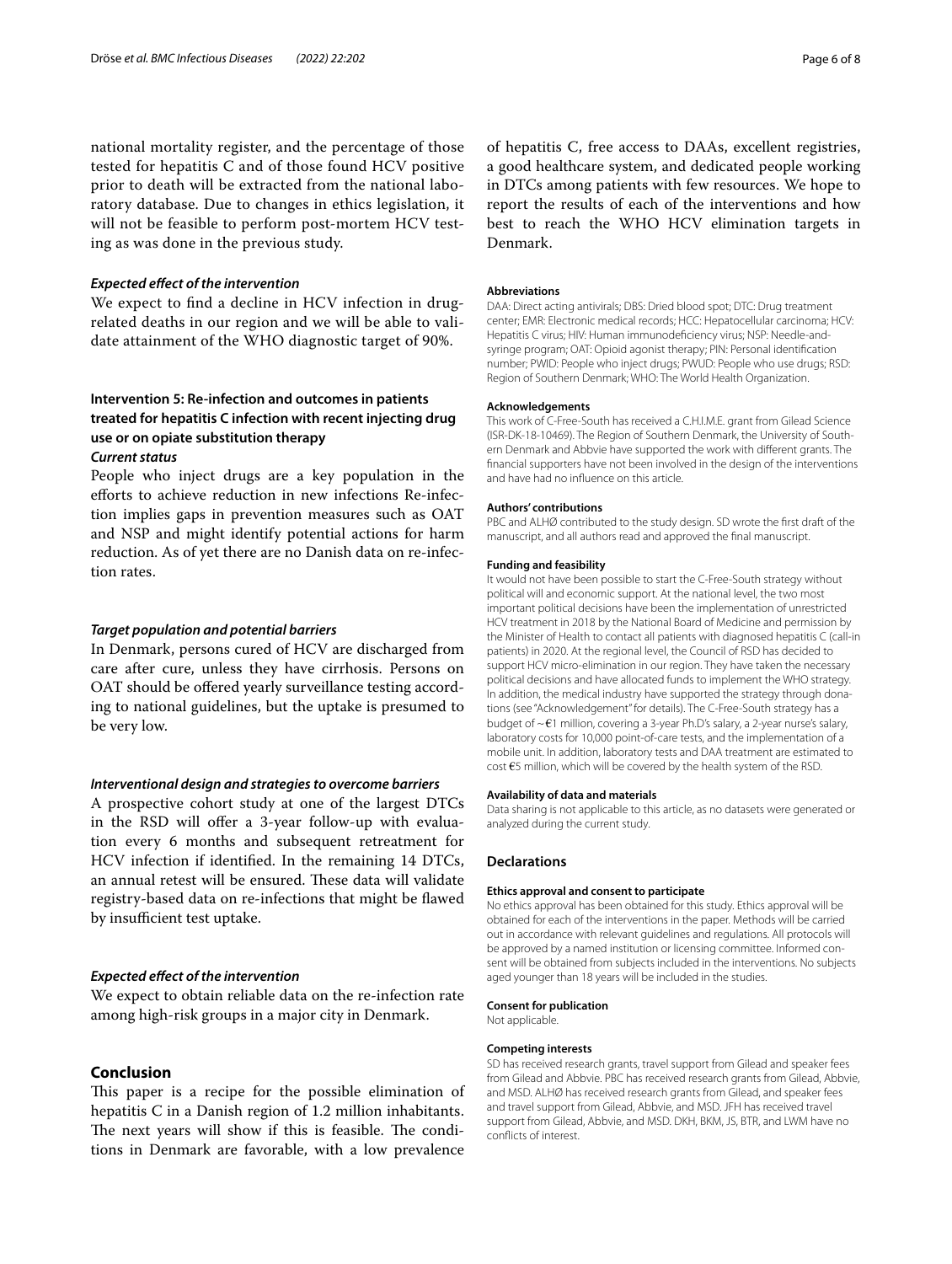#### **Author details**

<sup>1</sup> Department of Infectious Diseases, Odense University Hospital, J. B. Winsloews Vej 4, Indgang 18 Penthouse 2. sal, 5000 Odense C, Denmark. <sup>2</sup>Department of Clinical Research, Faculty of Health Sciences, University of Southern Denmark, Winsløwparken 19, 3. sal, 5000 Odense, Denmark. <sup>3</sup>Department of Clinical Immunology, Odense University Hospital, 29 J. B. Winsloews Vej 4, Indgang 8, Odense C, 5000 Odense, Denmark. <sup>4</sup> Department of Medicine, Lillebaelt Hospital, Sygehusvej 24, 6000 Kolding, Denmark.

#### Received: 21 May 2021 Accepted: 22 February 2022 Published online: 01 March 2022

#### **References**

- <span id="page-6-0"></span>1. WHO. Global hepatitis report, 2017. Geneva: World Health Organization; 2017.
- 2. Polaris Observatory HCVC. Global prevalence and genotype distribution of hepatitis C virus infection in 2015: a modelling study. Lancet Gastroenterol Hepatol. 2017;2(3):161–76.
- <span id="page-6-1"></span>3. Spearman CW, Dusheiko GM, Hellard M, Sonderup M. Hepatitis C. Lancet. 2019;394(10207):1451–66.
- <span id="page-6-2"></span>4. Pawlotsky JM, Feld JJ, Zeuzem S, Hoofnagle JH. From non-A, non-B hepatitis to hepatitis C virus cure. J Hepatol. 2015;62(1 Suppl):S87-99.
- <span id="page-6-3"></span>5. WHO. Global health sector strategy on viral hepatitis, 2016–2021: towards ending viral hepatitis. 2018 Publication date: June 2016. Report No.: WHO reference number: WHO/HIV/2016.06.
- <span id="page-6-4"></span>6. Safreed-Harmon K, Blach S, Aleman S, Bollerup S, Cooke G, Dalgard O, et al. The consensus hepatitis C cascade of care: standardized reporting to monitor progress toward elimination. Clin Infect Dis. 2019;69(12):2218–27.
- <span id="page-6-5"></span>7. Kracht PAM, Arends JE, van Erpecum KJ, Urbanus A, Willemse JA, Hoepelman AIM, et al. Strategies for achieving viral hepatitis C micro-elimination in the Netherlands. Hepatol Med Policy. 2018;3:12.
- 8. Scott N, Ólafsson S, Gottfreðsson M, Tyrfngsson T, Rúnarsdóttir V, Hansdottir I, et al. Modelling the elimination of hepatitis C as a public health threat in Iceland: a goal attainable by 2020. J Hepatol. 2018;68(5):932–9.
- <span id="page-6-11"></span>9. Kracht PAM, Arends JE, van Erpecum KJ, Thijsen SFT, Vlaminckx BJM, Weersink AJL, et al. REtrieval And cure of Chronic Hepatitis C (REACH): results of micro-elimination in the Utrecht province. Liver Int. 2019;39(3):455–62.
- 10. Olafsson S, Tyrfngsson T, Runarsdottir V, Bergmann OM, Hansdottir I, Bjornsson ES, et al. Treatment as Prevention for Hepatitis C (TraP Hep C)—a nationwide elimination programme in Iceland using direct-acting antiviral agents. J Intern Med. 2018;283(5):500–7.
- <span id="page-6-6"></span>11. Delile JM, de Ledinghen V, Jaufret-Roustide M, Roux P, Reiller B, Foucher J, et al. Hepatitis C virus prevention and care for drug injectors: the French approach. Hepatol Med Policy. 2018;3:7.
- <span id="page-6-7"></span>12. Martinello M, Bajis S, Dore GJ. Progress toward hepatitis C virus elimination: therapy and implementation. Gastroenterol Clin N Am. 2020;49(2):253–77.
- <span id="page-6-8"></span>13. Trickey A, Fraser H, Lim AG, Peacock A, Colledge S, Walker JG, et al. The contribution of injection drug use to hepatitis C virus transmission globally, regionally, and at country level: a modelling study. Lancet Gastroenterol Hepatol. 2019;4(6):435–44.
- <span id="page-6-9"></span>14. Grady BP, Vanhommerig JW, Schinkel J, Weegink CJ, Bruisten SM, Lindenburg CE, et al. Low incidence of reinfection with the hepatitis C virus following treatment in active drug users in Amsterdam. Eur J Gastroenterol Hepatol. 2012;24(11):1302–7.
- 15. Grebely J, Knight E, Ngai T, Genoway KA, Raffa JD, Storms M, et al. Reinfection with hepatitis C virus following sustained virological response in injection drug users. J Gastroenterol Hepatol. 2010;25(7):1281–4.
- 16. Grebely J, Pham ST, Matthews GV, Petoumenos K, Bull RA, Yeung B, et al. Hepatitis C virus reinfection and superinfection among treated and untreated participants with recent infection. Hepatology (Baltimore, MD). 2012;55(4):1058–69.
- 17. Micallef JM, Macdonald V, Jauncey M, Amin J, Rawlinson W, van Beek I, et al. High incidence of hepatitis C virus reinfection within a cohort of injecting drug users. J Viral Hepat. 2007;14(6):413–8.
- <span id="page-6-10"></span>18. Midgard H, Bjoro B, Maeland A, Konopski Z, Kileng H, Damas JK, et al. Hepatitis C reinfection after sustained virological response. J Hepatol. 2016;64(5):1020–6.
- <span id="page-6-12"></span>19. Dundas P. Hepatitis C Re-Engaging care and treatment in the North East of Scotland INSHU 2018 poster. 2018. [https://az659834.vo.msecnd.net/](https://az659834.vo.msecnd.net/eventsairaueprod/production-ashm-public/feb1eda83c89446ea5d5ca48206dd918) [eventsairaueprod/production-ashm-public/feb1eda83c89446ea5d5](https://az659834.vo.msecnd.net/eventsairaueprod/production-ashm-public/feb1eda83c89446ea5d5ca48206dd918) [ca48206dd918.](https://az659834.vo.msecnd.net/eventsairaueprod/production-ashm-public/feb1eda83c89446ea5d5ca48206dd918)
- 20. Aleman S, Soderholm J, Busch K, Kovamees J, Duberg AS. Frequent loss to follow-up after diagnosis of hepatitis C virus infection: a barrier towards the elimination of hepatitis C virus. Liver Int. 2020;40(8):1832–40.
- <span id="page-6-13"></span>21. Heil J, Soufdi K, Stals F, Frantzen H, Robroek-Schaecken A, Bakker CM, et al. Retrieval and re-evaluation of previously diagnosed chronic hepatitis C infections lost to medical follow-up in the Netherlands. Eur J Gastroenterol Hepatol. 2020;32(7):851–6.
- <span id="page-6-14"></span>22. Hopkins MJ, Todd S, Beadsworth M, Anderson C, Mohamed Z, Muir D, et al. Consistent high prevalence of undiagnosed blood-borne virus infection in patients attending large urban emergency departments in England. J Viral Hepat. 2020;27(1):88–91.
- 23. Hutton J, Doyle J, Zordan R, Weiland T, Cocco A, Howell J, et al. Point-ofcare Hepatitis C virus testing and linkage to treatment in an Australian inner-city emergency department. Int J Drug Policy. 2019;72:84–90.
- <span id="page-6-15"></span>24. Pyziak-Kowalska KA, Horban A, Bielecki M, Kowalska J. Missed opportunities for diagnosing viral hepatitis C in Poland. Results from routine HCV testing at the Emergency Department in the Hospital for Infectious Diseases in Warsaw. Clin Exp Hepatol. 2019;5(4):294–300.
- <span id="page-6-16"></span>25. Bauer-Staeb C, Jorgensen L, Lewis G, Dalman C, Osborn DPJ, Hayes JF. Prevalence and risk factors for HIV, hepatitis B, and hepatitis C in people with severe mental illness: a total population study of Sweden. Lancet Psychiatry. 2017;4(9):685–93.
- <span id="page-6-17"></span>26. Bajis S, Dore GJ, Hajarizadeh B, Cunningham EB, Maher L, Grebely J. Interventions to enhance testing, linkage to care and treatment uptake for hepatitis C virus infection among people who inject drugs: a systematic review. Int J Drug Policy. 2017;47:34–46.
- 27. Price JC, Kanner R, Valadao E, Laguardia YS, Duarte M, Terrault N. The deliver care van: Feasibility of an innovative mobile medical unit to optimize HCV screening and fbrosis staging in Northern California. Hepatology. 2019;70(Supplement 1):374A.
- 28. Lazarus JV, Øvrehus A, Demant J, Krohn-Dehli L, Weis N. The Copenhagen test and treat hepatitis C in a mobile clinic study: a protocol for an intervention study to enhance the HCV cascade of care for people who inject drugs (T'N'T HepC). BMJ Open. 2020;10(11):e039724.
- <span id="page-6-18"></span>29. Valencia J, Alvaro-Meca A, Troya J, Cuevas G, Gutiérrez J, Morro A, et al. High rates of early HCV reinfection after DAA treatment in people with recent drug use attended at mobile harm reduction units. Int J Drug Policy. 2019;72:181–8.
- <span id="page-6-19"></span>30. Bruggmann P, Berg T, Ovrehus AL, Moreno C, Brandao Mello CE, Roudot-Thoraval F, et al. Historical epidemiology of hepatitis C virus (HCV) in selected countries. J Viral Hepat. 2014;21(Suppl 1):5–33.
- <span id="page-6-20"></span>31. Koopsen J, van Steenbergen JE, Richardus JH, Prins M, Op de Coul ELM, Croes EA, et al. Chronic hepatitis B and C infections in the Netherlands: estimated prevalence in risk groups and the general population. Epidemiol Infect. 2019;147:e147.
- <span id="page-6-21"></span>32. Gamkrelidze I, Pawlotsky JM, Lazarus JV, Feld JJ, Zeuzem S, Bao Y, et al. Progress towards hepatitis C virus elimination in high-income countries: an updated analysis. Liver Int. 2021;41:456–63.
- <span id="page-6-22"></span>33. Razavi H, Sanchez Gonzalez Y, Yuen C, Cornberg M. Global timing of hepatitis C virus elimination in high-income countries. Liver Int. 2020;40(3):522–9.
- <span id="page-6-23"></span>34. Nielsen S, Hansen JF, Hay G, Cowan S, Jepsen P, Omland LH, et al. Hepatitis C prevalence in Denmark in 2016—an updated estimate using multiple national registers. PLoS ONE. 2020;15(9):e0238203.
- 35. Danmarks Statistik. Population statistics 2020. [https://www.dst.dk/da/](https://www.dst.dk/da/Statistik/emner/befolkning-og-valg/befolkning-og-befolkningsfremskrivning/folketal) [Statistik/emner/befolkning-og-valg/befolkning-og-befolkningsfremskriv](https://www.dst.dk/da/Statistik/emner/befolkning-og-valg/befolkning-og-befolkningsfremskrivning/folketal) [ning/folketal.](https://www.dst.dk/da/Statistik/emner/befolkning-og-valg/befolkning-og-befolkningsfremskrivning/folketal) Acessed 23 Mar 2021.
- <span id="page-6-24"></span>36. SSI. Hepatitis C in Denmark 2017. In: Institute SS, editor. Epi nyt nr 12, Denmark: Statens Serum Institute; 2018. p. Epinyt. 2018.
- <span id="page-6-25"></span>37. Danmarks Statistik. Inhabitants in the Region of Southern Denmark, 2020. <https://www.statistikbanken.dk/FOLK1A>. Accessed 16 Dec 2020.
- <span id="page-6-26"></span>38. Danmarks Statistik. Regions Syddanmarks areal Danmarks Statistik 2021. [https://statistikbanken.dk/statbank5a/default.asp?w](https://statistikbanken.dk/statbank5a/default.asp?w=1920)=1920. Accessed 11 Jan 2021.
- <span id="page-6-27"></span>39. Infektionsmedicin DSf. Behandling af hepatitis B virus (HBV) og hepatitis C virus (HCV) infektion. En guideline. juni 2018. Contract No.: 8. udgave.